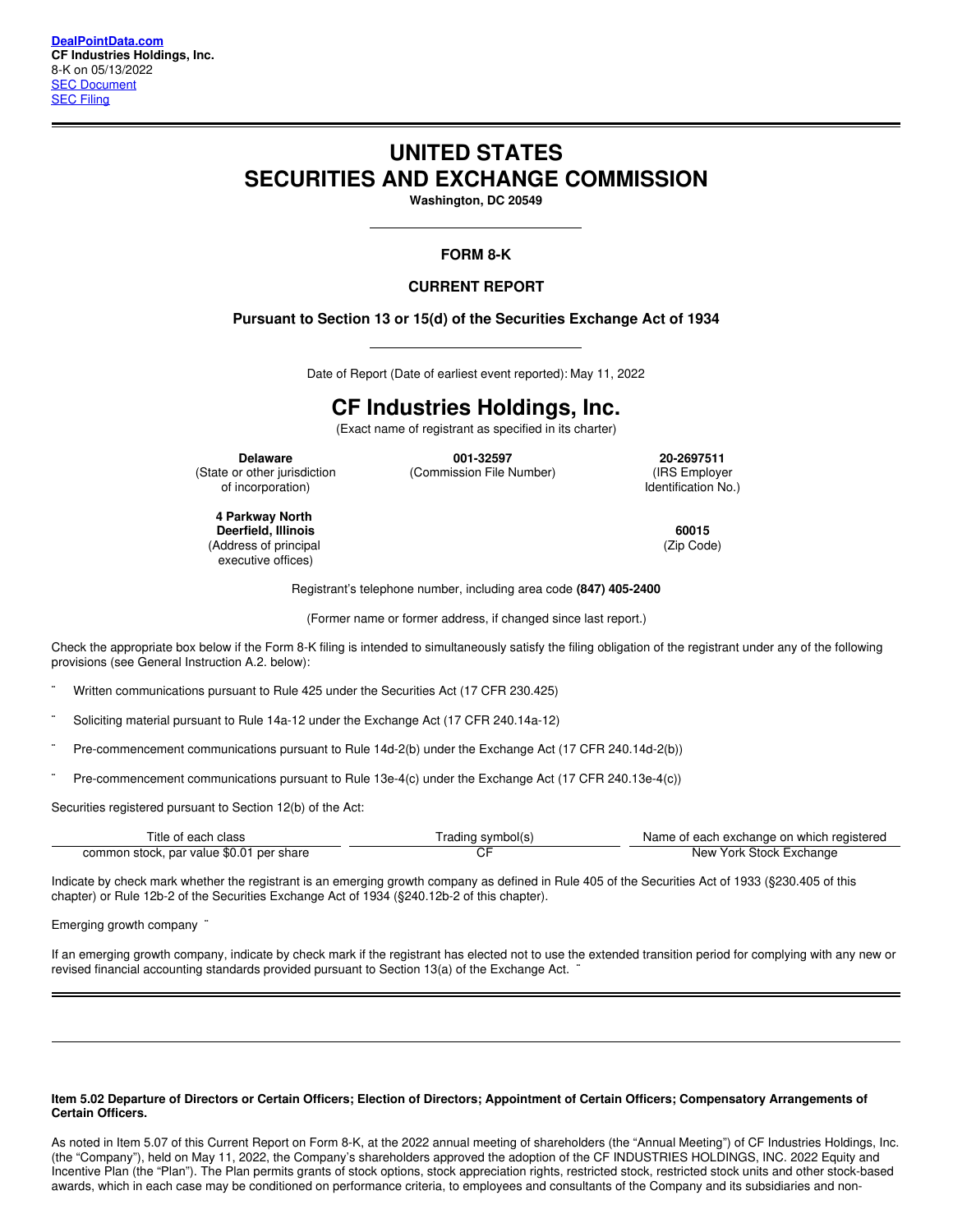#### employee directors of the Company.

A total of 10,445,496 shares of common stock has been reserved for issuance under the Plan, consisting of: (i) 2,500,000 shares of common stock initially authorized for issuance pursuant to the Plan, (ii) 4,281,049 shares of common stock that remained available for additional award grant purposes under the CF Industries Holdings, Inc. 2014 Equity and Incentive Plan (the "2014 Plan") as of 12:01 a.m. Central Time on May 11, 2022 (the "Effective Time") and (iii) 3,664,447 shares of common stock that may become available for issuance under the Plan to the extent that stock options granted under the 2014 Plan or the CF Industries Holdings, Inc. 2009 Equity and Incentive Plan or awards of restricted stock or restricted stock units under the 2014 Plan, in each case that were outstanding as of the Effective Time, terminate or expire after the Effective Time without delivery of the shares of common stock that had been subject to such stock options or awards of restricted stock or restricted stock units.

The Plan will expire on May 11, 2032 unless terminated sooner by the board of directors (the "Board") of the Company. A description of the Plan is provided in the Company's definitive proxy statement (the "Proxy Statement") filed with the Securities and Exchange Commission (the "SEC") on March 30, 2022. The foregoing description of the Plan is qualified in its entirety by the terms of the Plan, which is incorporated by reference as Exhibit 10.1 hereto and incorporated by reference herein. Grants under the Plan may be evidenced by entry into a Non-Employee Director Restricted Stock Award Agreement or a Restricted Stock Unit Award Agreement, forms of which are filed as Exhibits 10.2 and 10.3 hereto and incorporated herein by reference.

# **Item 5.07 Submission of Matters to a Vote of Security Holders**.

The final voting results for the matters submitted to a vote of the Company's shareholders at the Annual Meeting on May 11, 2022 are as follows:

1. Election of directors (each of the persons named below was elected at the Annual Meeting to serve for a one-year term expiring at the next annual meeting of shareholders and until his or her successor is duly elected and qualified):

| <b>Nominee</b>       | <b>Votes For</b> | <b>Votes Against</b> | <b>Abstentions</b> | <b>Broker Non-Votes</b> |
|----------------------|------------------|----------------------|--------------------|-------------------------|
| <b>Javed Ahmed</b>   | 170,992,086      | 3,379,529            | 687.631            | 8,919,129               |
| Robert C. Arzbaecher | 168.485.080      | 5.979.345            | 594.821            | 8,919,129               |
| Deborah L. DeHaas    | 173,496,215      | 987,533              | 575,498            | 8,919,129               |
| John W. Eaves        | 171.761.930      | 2.720.918            | 576.398            | 8,919,129               |
| Stephen J. Hagge     | 169,436,243      | 5.047.310            | 575.693            | 8,919,129               |
| Jesus Madrazo Yris   | 173.314.556      | 1.056.358            | 688.332            | 8.919.129               |
| Anne P. Noonan       | 168,513,258      | 5,973,620            | 572,368            | 8,919,129               |
| Michael J. Toelle    | 173.505.947      | 978,182              | 575.117            | 8,919,129               |
| Theresa E. Wagler    | 172.977.448      | 1,507,057            | 574.741            | 8,919,129               |
| Celso L. White       | 170,991,886      | 3,376,187            | 691.173            | 8,919,129               |
| W. Anthony Will      | 174,044,820      | 437,856              | 576,570            | 8,919,129               |
|                      |                  |                      |                    |                         |

1

2. Approval of an advisory resolution regarding the compensation of the Company's named executive officers:

| Votes For        | Against<br>'otes                 | Abstentions                             | <b>Broker Non-Votes</b> |
|------------------|----------------------------------|-----------------------------------------|-------------------------|
| ,465,70<br>1 C L | 0 <sub>0</sub><br>ഹ<br>າ.ອ∠<br>. | $\overline{10}$<br>0.70<br>145<br>0/2.1 | ).129                   |
|                  |                                  |                                         |                         |

3. Approval of the Company's new 2022 Equity and Incentive Plan:

| <b>Votes For</b> | <b>Votes Against</b> | Abstentions | <b>Broker Non-Votes</b> |
|------------------|----------------------|-------------|-------------------------|
| 167,611,010      | 6,786,114            | 662,122     | 8,919,129               |

4. Ratification of the selection of KPMG LLP as the Company's independent registered public accounting firm for 2022:

| <b>Votes For</b> | <b>Votes Against</b> | Abstentions | <b>Broker Non-Votes</b> |
|------------------|----------------------|-------------|-------------------------|
| 175.499.697      | 7,878,115            | 600,563     |                         |

5. Shareholder proposal regarding the ownership threshold required to call a special meeting of shareholders:

| <b>Votes For</b> | <b>Votes Against</b> | Abstentions | <b>Broker Non-Votes</b> |
|------------------|----------------------|-------------|-------------------------|
| 51.912.040       | 4.787<br>121.514     | .632,419    | 8,919,129               |

#### **Item 9.01 Financial Statements and Exhibits.**

(d) *Exhibits*.

## **Exhibit No. Description of Exhibit**

| 10.1 | CF INDUSTRIES HOLDINGS, INC. 2022 Equity and Incentive Plan (incorporated by reference to Appendix B to CF Industries Holdings,<br>Inc.'s definitive proxy statement on Schedule 14A filed with the SEC on March 30, 2022) |
|------|----------------------------------------------------------------------------------------------------------------------------------------------------------------------------------------------------------------------------|
| 10.2 | Form of Non-Employee Director Restricted Stock Award Agreement under CF Industries Holdings, Inc. 2022 Equity and Incentive Plan                                                                                           |
| 10.3 | Form of Restricted Stock Unit Award Agreement under CF Industries Holdings, Inc. 2022 Equity and Incentive Plan                                                                                                            |

104 Cover Page Interactive Data File (the cover page XBRL tags are embedded within the Inline XBRL document)